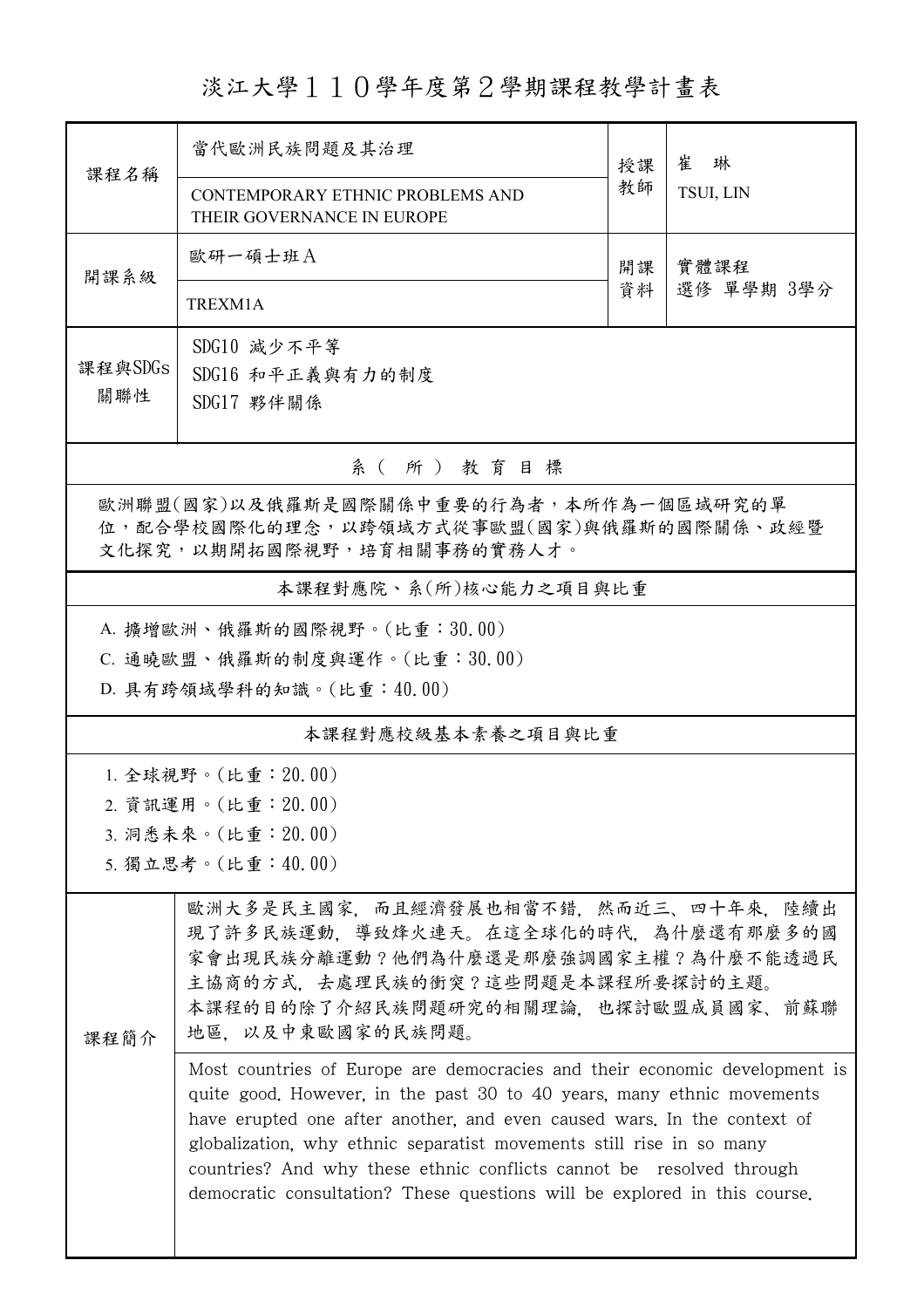## 本課程教學目標與認知、情意、技能目標之對應

將課程教學目標分別對應「認知(Cognitive)」、「情意(Affective)」與「技能(Psychomotor)」 的各目標類型。

一、認知(Cognitive):著重在該科目的事實、概念、程序、後設認知等各類知識之學習。

二、情意(Affective):著重在該科目的興趣、倫理、態度、信念、價值觀等之學習。

三、技能(Psychomotor):著重在該科目的肢體動作或技術操作之學習。

| 序<br>號         | 教學目標(中文)                                                        |                      |            | 教學目標(英文)                                                                                                                                                                                                                                     |            |  |  |  |  |
|----------------|-----------------------------------------------------------------|----------------------|------------|----------------------------------------------------------------------------------------------------------------------------------------------------------------------------------------------------------------------------------------------|------------|--|--|--|--|
| $\mathbf{1}$   | 本課程的目的除了介紹民族問題研<br>究的相關理論,也探討歐盟成員國<br>家、前蘇聯地區,以及中東歐國家<br>的民族問題。 |                      |            | The purpose of this course is not only to introduce<br>the relevant theories of ethnic issues, but also to<br>discuss problems in the countries of Europe, which<br>includes EU, the former Soviet Union, and Central<br>and Eastern Europe. |            |  |  |  |  |
|                | 教學目標之目標類型、核心能力、基本素養教學方法與評量方式                                    |                      |            |                                                                                                                                                                                                                                              |            |  |  |  |  |
| 序號             | 目標類型                                                            | 院、系(所)<br>核心能力       | 校級<br>基本素養 | 教學方法                                                                                                                                                                                                                                         | 評量方式       |  |  |  |  |
| 1              | 認知                                                              | <b>ACD</b>           | 1235       | 講述、討論                                                                                                                                                                                                                                        | 報告(含口頭、書面) |  |  |  |  |
|                | 授課進度表                                                           |                      |            |                                                                                                                                                                                                                                              |            |  |  |  |  |
| 週次             | 日期起訖                                                            |                      |            | 內 容 (Subject/Topics)                                                                                                                                                                                                                         | 備註         |  |  |  |  |
| 1              | $111/02/21$ ~<br>111/02/25                                      | 課程簡介                 |            |                                                                                                                                                                                                                                              |            |  |  |  |  |
| $\overline{2}$ | $111/02/28$ ~<br>111/03/04                                      | 當代民族分離運動的理論與實際       |            |                                                                                                                                                                                                                                              |            |  |  |  |  |
| 3              | $111/03/07$ ~<br>111/03/11                                      | 德國1949-1990年之統一經驗與啟示 |            |                                                                                                                                                                                                                                              |            |  |  |  |  |
| 4              | $111/03/14$ ~<br>111/03/18                                      | 法國新喀里多尼亞和科西嘉的分離運動    |            |                                                                                                                                                                                                                                              |            |  |  |  |  |
| 5              | $111/03/21$ ~<br>111/03/25                                      | 蘇格蘭民族主義運動–聯合vs.分離    |            |                                                                                                                                                                                                                                              |            |  |  |  |  |
| 6              | $111/03/28$ ~<br>111/04/01                                      | 從「和平協定」看北愛爾蘭分離運動     |            |                                                                                                                                                                                                                                              |            |  |  |  |  |
| 7              | 111/04/04<br>111/04/08                                          | 多元文化主義與族群認同一西班牙案例研究  |            |                                                                                                                                                                                                                                              |            |  |  |  |  |
| 8              | $111/04/11$ ~<br>111/04/15                                      | 義大利威尼托地區之分離運動觀察      |            |                                                                                                                                                                                                                                              |            |  |  |  |  |
| 9              | $111/04/18$ ~<br>111/04/22                                      | 比利時的法蘭德斯分離運動         |            |                                                                                                                                                                                                                                              |            |  |  |  |  |
| 10             | $111/04/25$ ~<br>111/04/29                                      | 期中考週                 |            |                                                                                                                                                                                                                                              |            |  |  |  |  |
| 11             | $111/05/02$ ~<br>111/05/06                                      | 俄羅斯聯邦的民族問題及其政策       |            |                                                                                                                                                                                                                                              |            |  |  |  |  |
| 12             | $111/05/09$ ~<br>111/05/13                                      | 車臣的獨立運動及俄羅斯的回應       |            |                                                                                                                                                                                                                                              |            |  |  |  |  |
| 13             | $111/05/16$ ~<br>111/05/20                                      | 烏克蘭東部與克里米亞的選擇        |            |                                                                                                                                                                                                                                              |            |  |  |  |  |